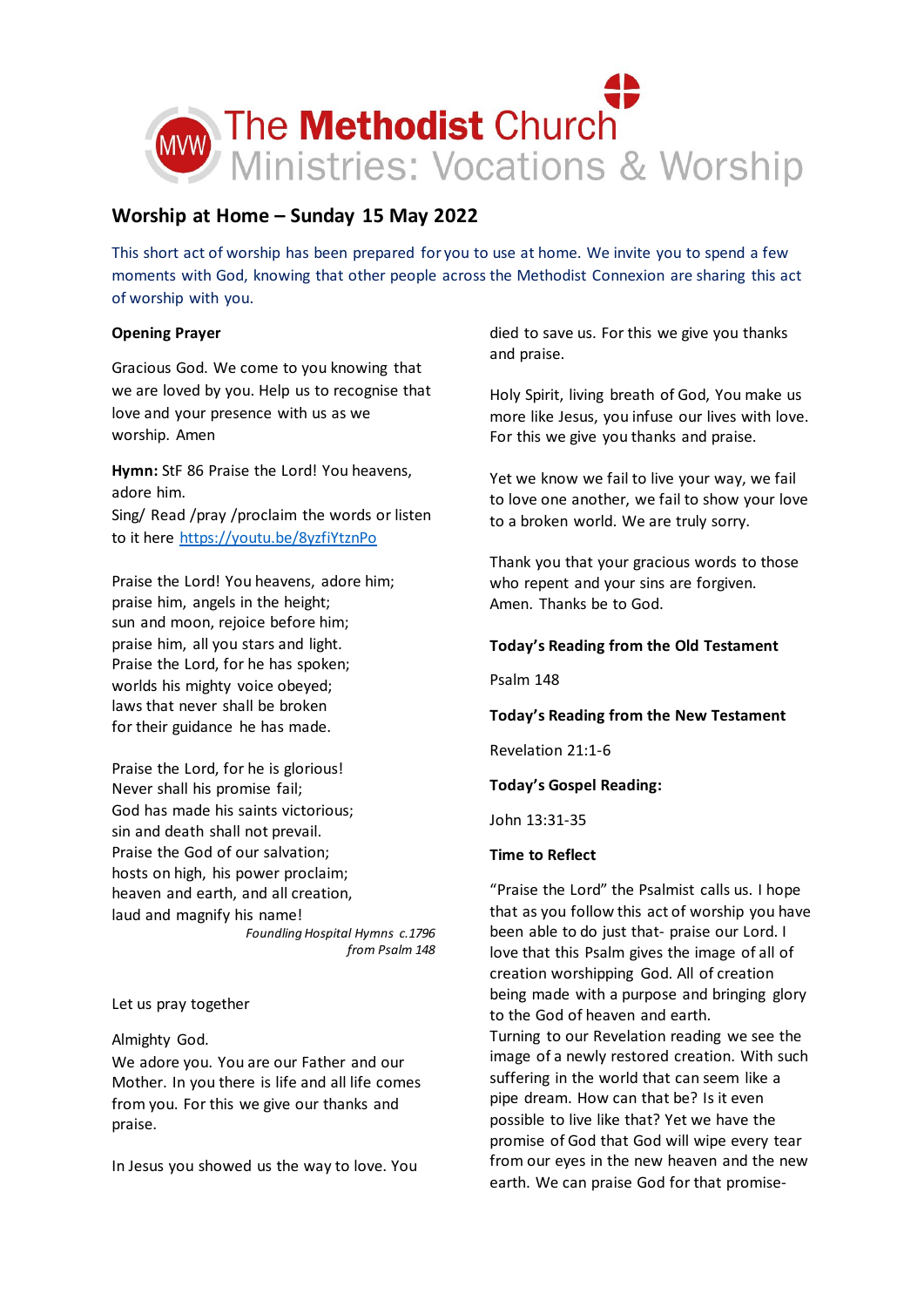the promise of a hope of a great future in Christ. That all will be made new- and all will be well.

In the here and now that can be hard to see but Jesus gave us an idea of how that should look like here and now. He commands us to love one another. He has demonstrated what love looks like in dying for us. This is how the world will know we are his disciples- and will see the promise of a new world through the love we have for one another and the hope we share.

May we spread that hope to a world so desperately in need of it.

*Take a time to sit quietly*

#### **A time of prayer**

Loving God,

We rejoice in your love, we rejoice in your promise of a new heaven and a new earth. While we await that we pray for our world.

We pray for our country as we still try to work out the effects of Brexit and continue to learn to live with COVID. We also pray for those countries yet to have many people vaccinated. Help us to share so that the world maybe safe.

We pray for a world full of war and hatred where there are many tears- may you bring your love. Help us to love even our enemies and to serve you.

Merciful God we pray for your church that we may show your love for one another and to your world. In Jesus name.

### **The Lord's Prayer**

*Our Father ……*

*Hymn:* Listen to *'***God I look to you' sung by Cathy Burton** or sing a verse of a hymn that comes to mind <https://youtu.be/lKsKeFoOUlE>

#### **A prayer of blessing**

Go in the love of God- Creator, Redeemer and Sustainer to spread that love to all people. Amen

> Original Materials by James Blackhall All Hymns reproduced under CCLi 1144191. Local Churches please insert CCCLi No here

We are grateful to all the Ministers and Local Preachers from around the Connexion who have contributed to Worship at Home. This resource is administrated by Ministries: Vocations and Worship in the Connexional Team.

For more worship resources see

[The Bible \(methodist.org.uk\)](https://www.methodist.org.uk/our-faith/the-bible/)

#### [Singing the Faith Plus \(methodist.org.uk\)](https://www.methodist.org.uk/our-faith/worship/singing-the-faith-plus/)

Psalm 148

Praise the Lord! Praise the Lord from the heavens; praise him in the heights! Praise him, all his angels; praise him, all his host!

Praise him, sun and moon; praise him, all you shining stars! Praise him, you highest heavens, and you waters above the heavens!

Let them praise the name of the Lord, for he commanded and they were created. He established them for ever and ever; he fixed their bounds, which cannot be passed.

Praise the Lord from the earth, you sea monsters and all deeps, fire and hail, snow and frost, stormy wind fulfilling his command!

Mountains and all hills, fruit trees and all cedars! Wild animals and all cattle, creeping things and flying birds!

Kings of the earth and all peoples, princes and all rulers of the earth! Young men and women alike, old and young together!

Let them praise the name of the Lord, for his name alone is exalted; his glory is above earth and heaven. He has raised up a horn for his people,